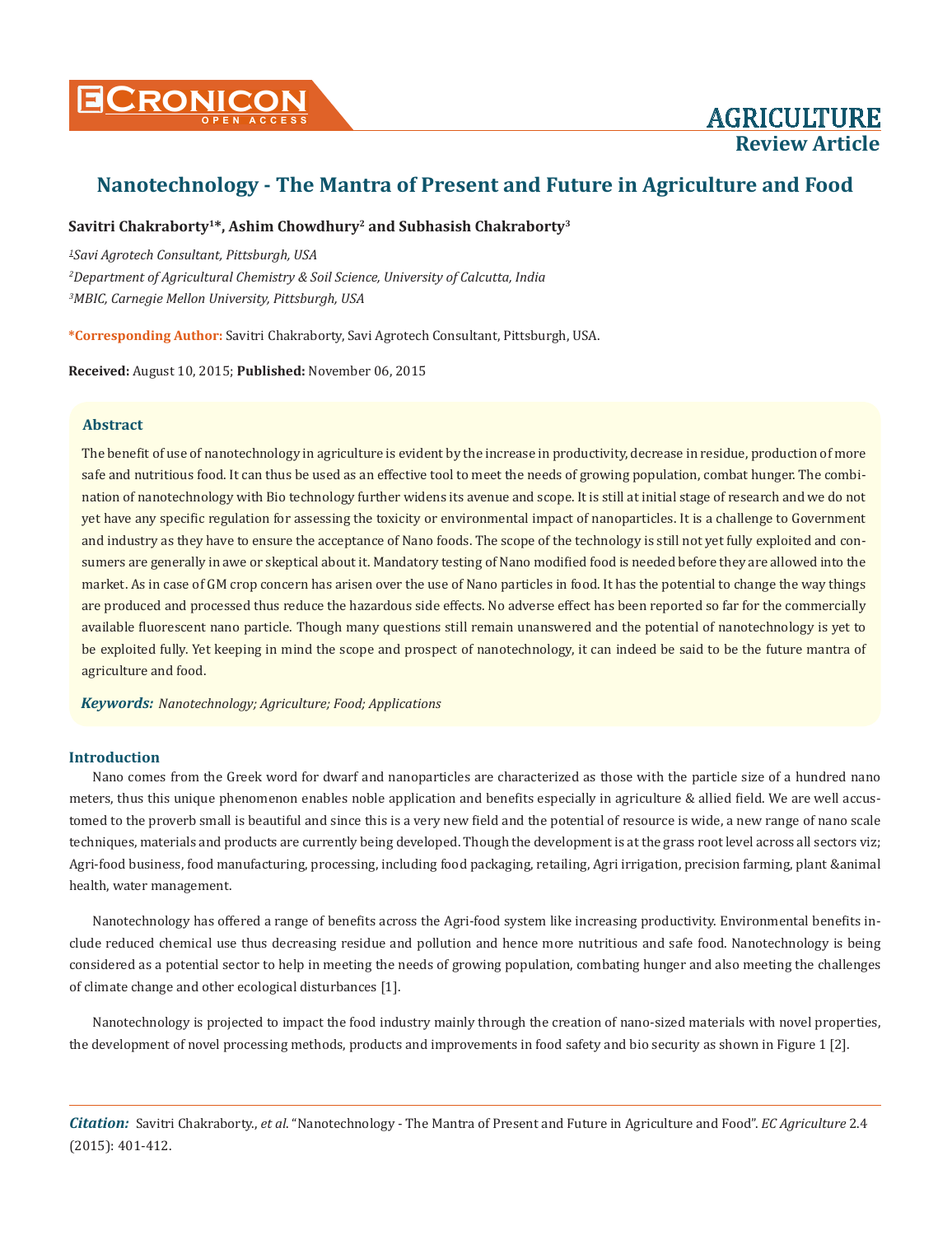

*Figure 1: Nanotechnology in food science and technology [2].*

The global population presently is nearly 6 billion & population growth rate is nearly 2% .The developing countries faces the challenges of food shortages, while in developed countries food is surplus. We have to find ways to combat hunger and to feed the growing population. Research is focused on developing drought resistant and pest resistant crop for maximizing yield. Nano scale technologies are so powerful that one cannot imagine at present especially its strength in increasing agricultural food production, distribution and consumption. Nano packaging innovations, for long distance transportation; improve shelf life and nutritional benefits, water management etc. We cannot yet anticipate that Nanotechnology will end up making breakthrough in ways that we can harness its power towards useful ends. Some of Important sectors in agriculture and related aspects are benefitted by the application of nano technology especially for the benefits of mankind.

#### **Precision Farming**

The concept of precision agriculture has been around for some time now. It has been defined as a comprehensive system designed to optimize agricultural production by carefully tailoring soil and crop management to correspond to the unique condition found in each field while maintaining environmental quality [3]. Precision farming has been a long-desired goal to maximize output (i.e. crop yields) while minimizing input (i.e. fertilizers, pesticides, herbicides, etc.) through monitoring environmental variables and applying targeted action. The technologies proposed at this point comprised of three aspects: (a) Remote Sensing (RS), (b) Geosynchronous Positioning System (GPS) and (c) Geographical Information System (GIS). By using centralized data to determine soil conditions and plant development, seeding, fertilizer, chemical and water use can be fine-tuned to lower production costs and potentially increase production- all benefiting the farmer [4]. The most important step in precision agriculture is the generation of maps of the soil with its characteristics. These included grid soil sampling, yield monitoring and crop scouting. RS coupled with GPS coordinates produced accurate maps and models of the agricultural fields. Precision farming can also help to reduce agricultural waste and thus keep environmental pollution to a minimum. Although not fully implemented yet, tiny sensors and monitoring systems enabled by nanotechnology will have a large impact on future precision farming methodologies. One of the major roles for nanotechnology-enabled devices will be the increased use of autonomous sensors linked into a GPS system for real-time monitoring. These nano-sensors could be distributed throughout the field where they can monitor soil conditions and crop growth. Wireless sensors are already being used in certain parts of the USA and Australia.

# **Plant and Animal Health**

Nanotechnology can help in diagnosis, treatment, and monitoring of diseases of crops and livestock to ensure timely intervention when necessary. Nanoparticles have been designed to adhere irreversibly to target pathogenic bacteria, reducing infectivity of food borne entero pathogens in poultry products [5]. Thin films and nano emulsions have been used to prevent adhesion of bacteria on

*Citation:* Savitri Chakraborty., *et al*. "Nanotechnology - The Mantra of Present and Future in Agriculture and Food". *EC Agriculture* 2.4 (2015): 401-412.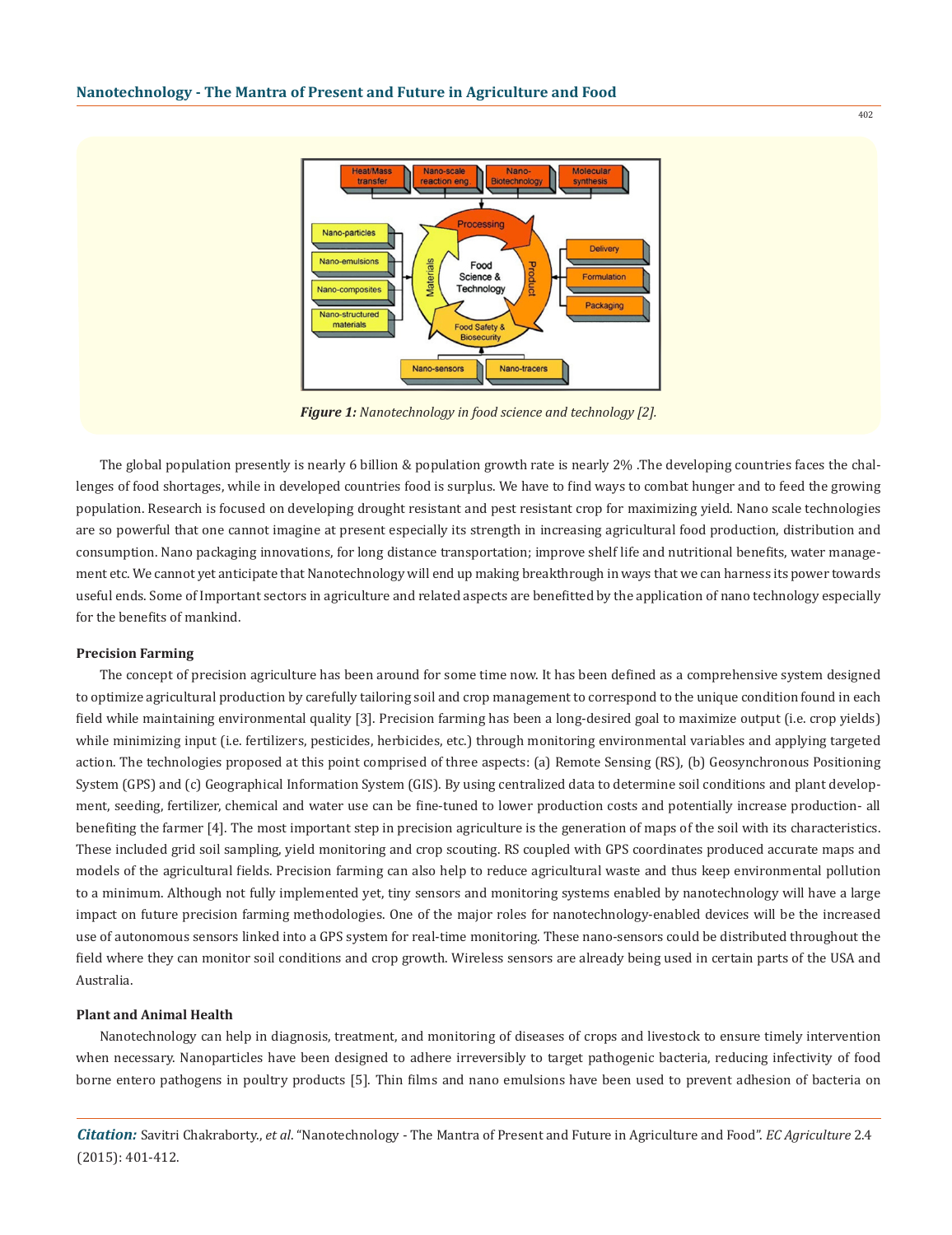surfaces of equipment. Additionally, selected nanoparticles of magnesium oxide and zinc oxide were found to be highly effective at destroying microorganisms; coatings made from these nonmaterial's can impart anti-microbial and biocidal properties on surfaces. This application has important uses at food production sites, in particular abattoirs and meat processing plants [6]. Nano shells with attached antigens were designed to seek out cancer cells and bind with them; when illuminated with infrared light, the nanoshells are heated, raising the temperature of the bound cancer cells and destroying them [7]. Non-invasive bio analytical nanosensors are being developed that could be placed in an animal's salivary gland to detect the presence of pathogenic bacteria and viruses before these had a chance to multiply and develop disease symptoms that become visible to the farmer. These smart nanodevices will act both as a preventive and an early warning system and can also be used to deliver drugs and vaccines in a controlled and targeted manner. The combo of nanotechnology with biotechnology further widens the avenues and scope of using plant and animal breeding including new techniques for the development of genetically engineered crops. Researchers are now using nanoparticles, nanofibres and nanocapsules to introduce foreign DNA and chemicals into cells [8]. The emerging field of synthetic biology offers a more radical approach to genetic engineering and plant breeding [9].Thus nano–genetically engineered seeds could therefore facilitate the further technological and corporate integration of seed, chemical and other agricultural inputs.

### **Water Management**

It is a paradoxical situation that one-third of the globe constitutes of water and stills the world struggles with this basic necessity of life–water. Supply of clean water, safe water, potable water and that too adequately and on a regular basis, are the main issues faced by the people. The worst part is that the situation is predicted to get further grim with the resources depleting and the population pressure increasing. The increasing ecological imbalance on one hand and increased use of water further aggravate the problem. Solutions are being found out by use of science and technology for water harnessing, management and conservation. Application of Nanotechnology to these conventional solutions in the first stage and for finding new solutions subsequently is a ray of hope in this area. Nano technology not only assures better quality but also with lesser energy consumption and hence at a much lower cost.

#### **Nanotechnology in the Food Market**

Nanotechnology is the new industrial revolution and both developing and developed countries are investing in this to secure a market share. USA has invested 3.7 million USD since last four years followed by Japan 750 million and European Union 1.2 billion. In Asia China, India, South Korea and Thailand are also investing in this technology focusing on its use on agriculture and food industry. Helmuth Kaiser Consultancy had predicted that nano-food market will surge dramatically [10].





Increase in population brings the challenge of producing healthy and safe food. The change in weather pattern is further detrimental. Nanotechnology has the potential to revolutionize the agriculture and food industry with new tools for molecular treatment of disease, early detection of disease and enhancing the scope of plants ability to absorb nutrients. Smart sensors and smart delivery system will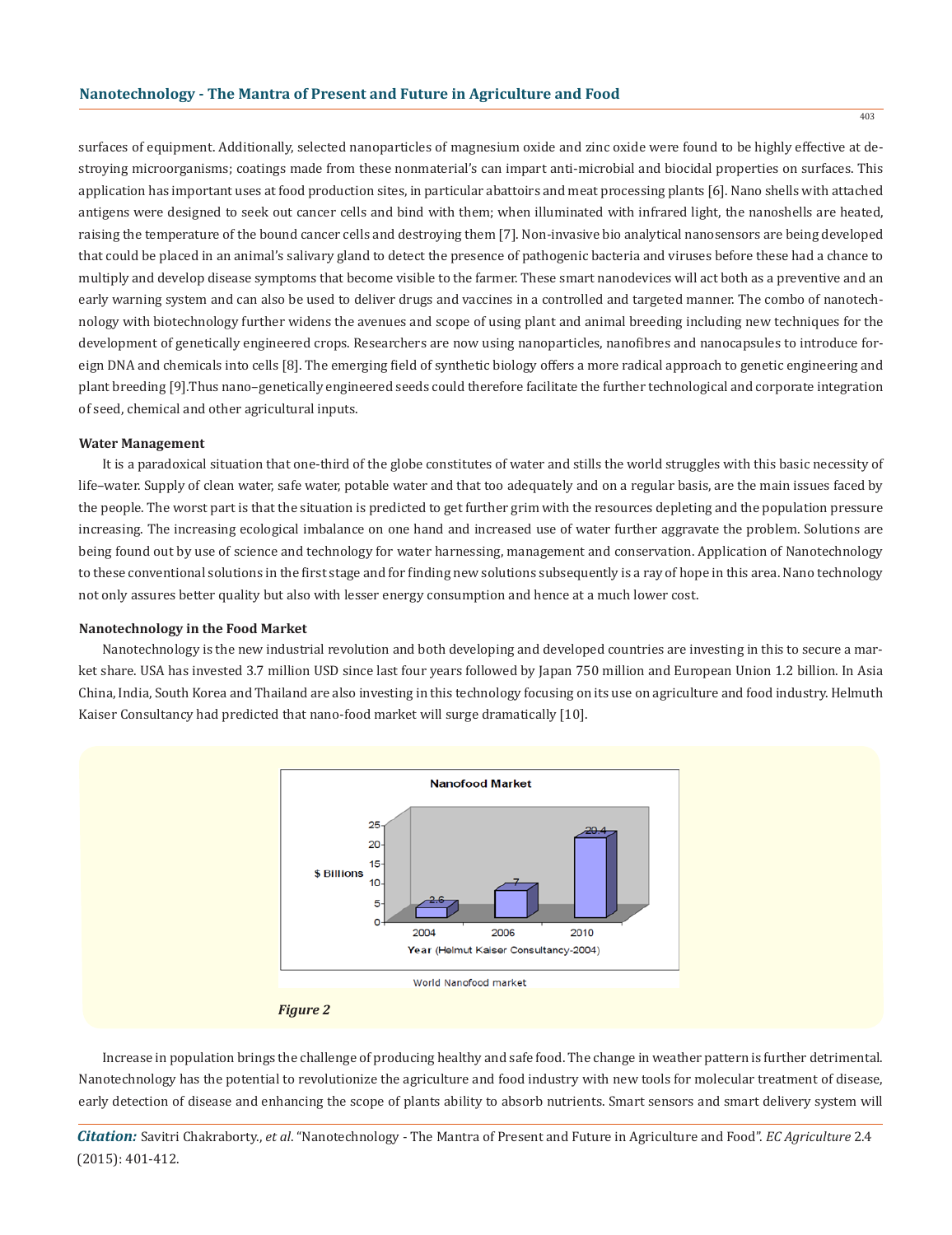help in combating virus and other pathogen. Nanostructure catalyst will increase efficiency of pesticides and herbicides allowing lower doses to be used. Thus this will protect the environment by reducing pollution.

Another agricultural methodology widely used today in USA, Europe and Japan is called CEA (Controlled Environment Agriculture). Plants are grown in a controlled environment and thus provide an excellent platform for introduction of nanotechnology in agriculture. Nanotechnological devices could improve ability to determine best time for harvest of the crop, vitality and detection of pest and pathogen infestation.

Precision farming aims at maximizing crop yields while minimizing use of fertilizers, pesticides and herbicides. Thus it concentrates on targeted delivery. It uses computers; global satellite positioning systems and remote sensing devices thus determines whether the crops are growing at maximum efficiency. This can be tuned to lower production costs and thus increase the farmer's profit. It can also help to reduce agricultural waste and thus keep environmental pollution to minimum.

One of the major roles of nanotechnology device will be increased use of autonomous sensors linked to GPS system for monitoring. These nanosensors are distributed throughout the field where they monitor soil condition and crop growth. Wireless sensors are being used in parts of USA and Australia .In California vineyards, Wi Fi systems have been installed with the help of IT Company. Though the initial cost of installing this is very high it is justified by the high price of wine due to harvesting of grapes at the optimum ripening. Nanosensors are also being used by Honeywell to monitor grocery stores in Minnesota. It helps the shopkeepers to detect food which has passed their expiry date and also to issue a new purchase order.

### **Smart Delivery Systems**

Nanoscale devices with novel property could be used to identify plant pest and disease infestation even before they become visible to the farmer. These devices will alert the farmer early about the problem and can also be used to deliver chemicals in a controlled and targeted manner.

Encapsulation and controlled release method have bought a revolution to use of pesticides and herbicides. Formulations with nanoparticles (100-250 nm) size dissolve readily in water and thus increasing their activity. Syngenta is using nanoemulsion in its pesticide product Karate Zeon is a quick release micro encapsulated product containing Lambda –cyhalothrin which breaks open on contact with leaves (http://www.syngentacropprotection.com/karate-with-zeon-technology-insecticide?tab=details). Research is also going on to make plant use water, pesticide and fertilizer more efficiently and to reduce pollution thus making it more environmentally friendly.

One of the first nano industrial applications is the development of nano pesticides. These are pesticides that contain Nanoscale chemical toxins. These formulations offer a range of novel properties such as increased toxicity, stability and higher dissolving power in water compared to large-scale molecules of the same toxin. Furthermore nano encapsulation of pesticidal toxins offers possibility of controlled and targeted release of pesticides example in alkaline environment of certain insect's digestive system and under specific moisture and heat levels [11]. Due to the targeted delivery of nano pesticides it can result in the reduction in the volume of chemical pesticide applied in specific situations and thus reducing input cost and environmental pollution [12].

On the other hand nano scale pesticide with the increased dissolvability unleashes a new range of possible health and environmental hazards. Presently there is an absence of labeling for Nanoscale chemicals [13]. There is still an ample scope of research in these areas and new strategies and policies needs to be formulated.

In the area of analysis and detection introduction of bio- sensors will help in detection of surface and airborne pathogens. The bio sensors are composed of a biological component linked to a tiny transducer. They detect changes in cells and molecules even in low concentrations. With the increase in concentration of bacteria in a particular food strong signal will be produced indicating that the food is not safe for consumption.

*Citation:* Savitri Chakraborty., *et al*. "Nanotechnology - The Mantra of Present and Future in Agriculture and Food". *EC Agriculture* 2.4 (2015): 401-412.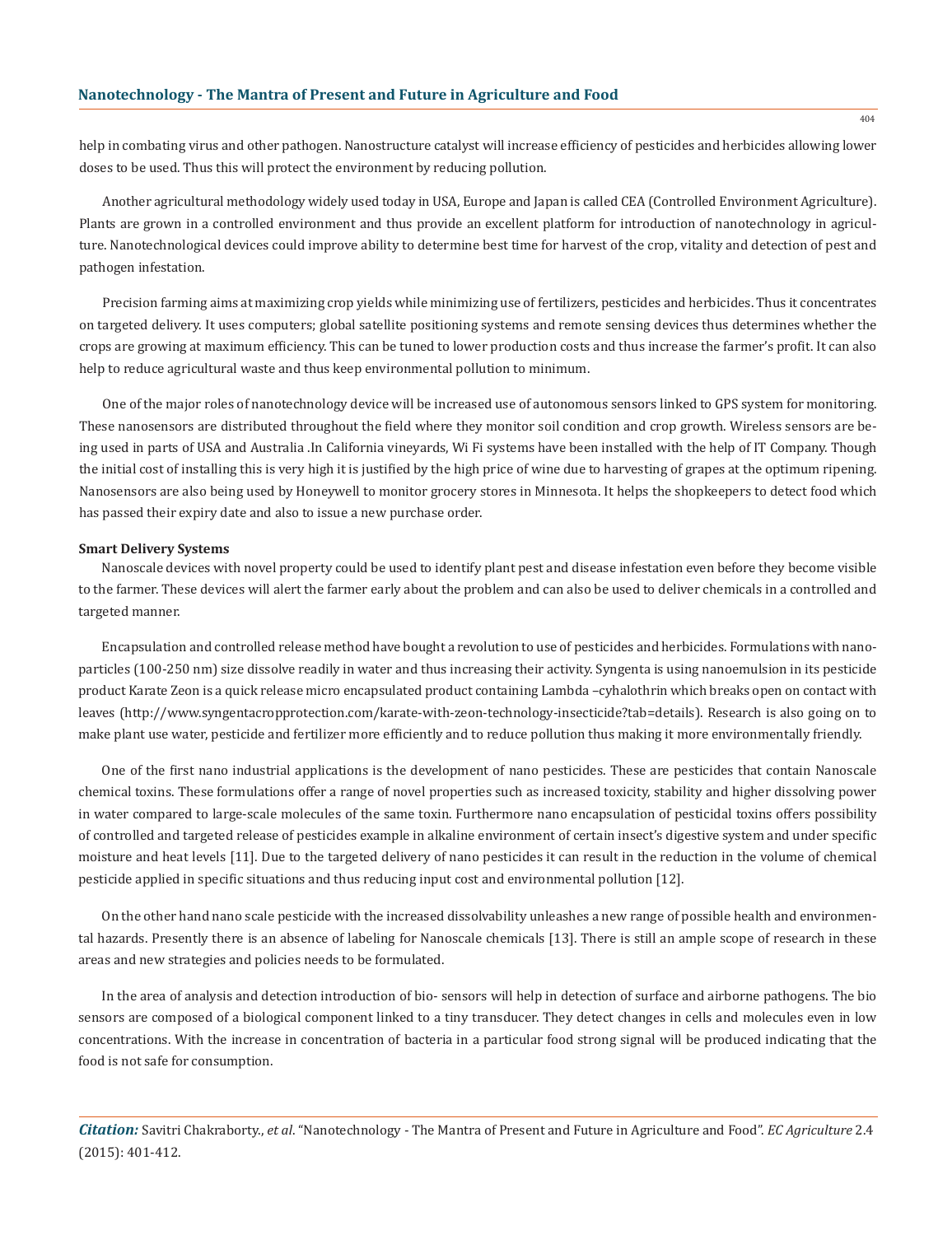Quantum dot conjugates CTB- Cholera toxin subunit B for labeling mammalian cells. The conjugates were initialized by all tested cell lines into small vesicles dispersed throughout the cytoplasm. Although a large proportion of CTB conjugates eventually also accumulate in perinuclear endosomes, this accumulation requires several days. CTB conjugates are a practical alternative to ployarginine conjugates for the general labeling of the mammalian cells [14].

Fluorescent labeling of cells helps us to track movement, cell division & cell interaction *in vitro* and *in vivo*. Cell labeling was originally reported by using quantum dot conjugates. Both the groups stated that the excellent fluorescent properties of quantum dots ( brightness, choice of many emission maxima, chemical stability and photo stability) makes it a very good candidate for cell labeling especially cell tracking over a long period of time [15,16].The use of polyarginine- conjugated quantum dots was developed as a general cellular label. These quantum dots are absorbed by the cell very rapidly [17].

### **Other Developments in Agricultural Sector Due To Nanotechnology**

Increase in population brings the challenge of producing healthy and safe food. The change in weather pattern is further detrimental. Nanotechnology has the potential to revolutionize the agriculture and food industry with new tools for molecular treatment of disease, early detection of disease and enhancing the scope of plants ability to absorb nutrients. . Smart sensors and smart delivery system will help in combating virus and other pathogen. Nanostructure catalyst will increase efficiency of pesticides and herbicides allowing lower doses to be used. Thus this will protect the environment by reducing pollution.

Another Agricultural methodology widely used today in USA, Europe and Japanese called CEA (Controlled Environment Agriculture). Plants are grown in a controlled environment and thus provide an excellent platform for introduction of nanotechnology in agriculture. Nanotechnological devices could improve ability to determine best time for harvest of the crop, vitality and detection of pest and pathogen infestation.

Nanotechnology can be used to clean groundwater. Agronide an US company is using 2 nm dia Aluminum oxide nanofibres as water purifier. These fibers when used to make filters can remove virus, bacteria and protozoa cysts from water. Research at center for Biological and Environmental Nanotechnology has shown that Nanoscale iron oxidized particle is extremely effective at binding and removing arsenic from groundwater.

Potentized drugs significantly increased plant growth, chlorophyll protein and water content in the leaves as compared to the control. ccc30 (nano) was found to be more effective than ccc30. Potentized drugs are thought to initiate their action on the integral membrane proteins of the leaves and modulate cell physiology towards growth [18].

Research on nano particles & insect control should be geared towards introduction of faster and eco friendly pesticides in future [19]. Leading chemical companies should focus on formulation of nanoscale pesticides for delivery into target host tissues through nano encapsulation.

Nanotechnology benefits are enormous including increasing agricultural productivity, slow and efficient release of water & fertilizer, nanocapsules for herbicide delivery and nanosensors for pest detection [20-22]. With nano fertilizers emerging as alternatives to conventional fertilizers, buildup of nutrients in soil and contamination of drinking water may be eliminated [23,24].

#### **Nano Engineering of Functional Foods**

In food manufacturing sector nanotechnology can contribute a lot. Nano engineering can lead to development of cheap and processed food. It is used to modify food flavor and texture, speed of processing, shelf life, nutritional profile and heat tolerance. Nanotechnology enables introduction of new traits into food. Food ingredients were developed which were able to produce the creamy taste and structure of full fat products as this will help in enhancing the flavor of low-fat ice cream and spreads [25].

Encapsulation of cucurmin the chemical found in turmeric and possessing antitumor and anticarcinogenic properties has increased the bioavailability of this compound [26]. To protect micronutrient from degradation during manufacturing and storage, nano

*Citation:* Savitri Chakraborty., *et al*. "Nanotechnology - The Mantra of Present and Future in Agriculture and Food". *EC Agriculture* 2.4 (2015): 401-412.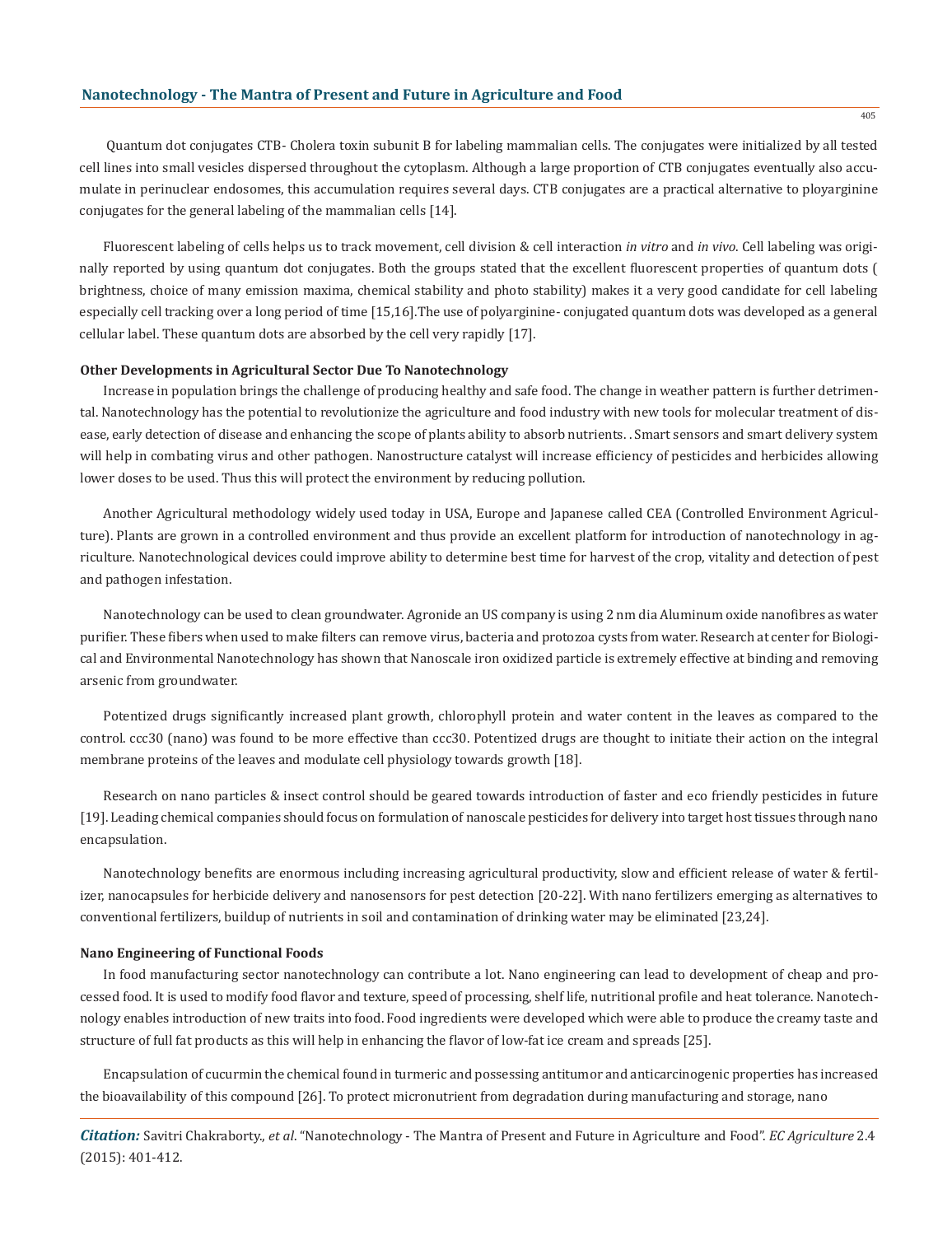Cochleate nutrient delivery system has been developed [25]. It also holds the promise of enabling to change the nutritional profile of food in response to individual allergy, dietary needs or preferences [8].

While studying the health risk of nanoscale food components, nanoparticles version of food additives titanium oxide and silica dioxide that has been approved as GRAS (generally recognized as safe) by US Food and drug administration but there is already sufficient scientific evidence indicating that these nanoparticles are cytotoxic and adding them to food has been done without proper testing [27]. The science of Nanotechnology has the ability to work at the atomic, molecular and sub molecular levels in order to create and use material structures, devices and systems with new properties and functions [28].

### **Food Packaging and Supply Chain Monitoring**

The use of nano materials for food packaging poses health and environmental hazards, as these materials may migrate from packaging into food and thus increase the possibility of nano material ingestion [11, 25]. Furthermore packaging containing nano sensors will change color once the food begins to spoil or if there is microbial contamination. Nanoscale barcodes and monitoring device are also being developed and commercialized. These include nanoscale radio frequency, identification tag (RFID) that will be able to track containers of individual food items.

On one hand nano pesticide will allow more targeted and reduced use of chemical input on farms, it may also facilitate overall expansion of large-scale and resource intensive system of farming, food manufacturing and distribution and ecological problems associated with them.

Developing smart packaging to optimize shelf life has been the goal of many companies. These packaging system alert customers if the food is contaminated or if it is due expiry date, it responds to environmental conditions (e.g. temp and moisture changes). It also alerts customers if the food is spoiling. Nanotechnology can also provide solutions for improving mechanical and heat properties, developing antimicrobial and antifungal surfaces. Today consumers demand much more from packaging in terms of protecting the quality, freshness and safety of food. Kraft food along with Rutgers University in US is developing an "electronic tongue" for inclusion in packaging. This contains an array of nanosensors which detect gases released by food as it spoils thus alerts us if the food is not fresh.

Bayer polymers developed Durethon KU2-2601 packaging film which is lighter, stronger and more heat resistant. This prevents the contents from drying out. The new film is enriched with numerous number of silicates Nano particle. These reduces the entrance of oxygen and other gases and exit of moisture thus preventing food from spoiling (Nanoparticles make Durethane films airtight and glossy , Bayer polymers) .

Nanotechnology can offer improvements in sensitivity of detecting contaminated food. Agronmicron has developed Nano Bioluminescence detection spray which contains luminescent protein which binds to surface of microbes such as Salmonella and *E. coli*. It emits a visible glow thus allowing early detection.

Nanotechnology is used in monitoring and tagging of food items. RFID (Radio frequency Identification) is used in food monitoring in shops for improving supply chain efficiency. Aim to produce nanomaterials with functional properties along with nanosensors and nanofludic technology to be applied in food science. It also aims in producing intelligent packaging materials making it possible to monitor the condition of the products during transportation.

### **Food Processing**

Nanotechnology can also help in development of functional and interactive foods which will deliver nutrients depending on body`s need. Nanocapsules are being developed which can be incorporated into food to deliver nutrients. One of the leading bakeries developed bread containing tuna fish oil (a source of omega 3 fatty acid) which breaks open only when it reaches the stomach.

A number of companies are researching additives which are absorbed by body and can also increase shelf life. Bio-detecting science International have developed Nanocochleates which are 50 nm nanoparticles and can be used to deliver vitamins, Lycopene and omega3 fatty acid more efficiently without effecting color and taste of food.

*Citation:* Savitri Chakraborty., *et al*. "Nanotechnology - The Mantra of Present and Future in Agriculture and Food". *EC Agriculture* 2.4 (2015): 401-412.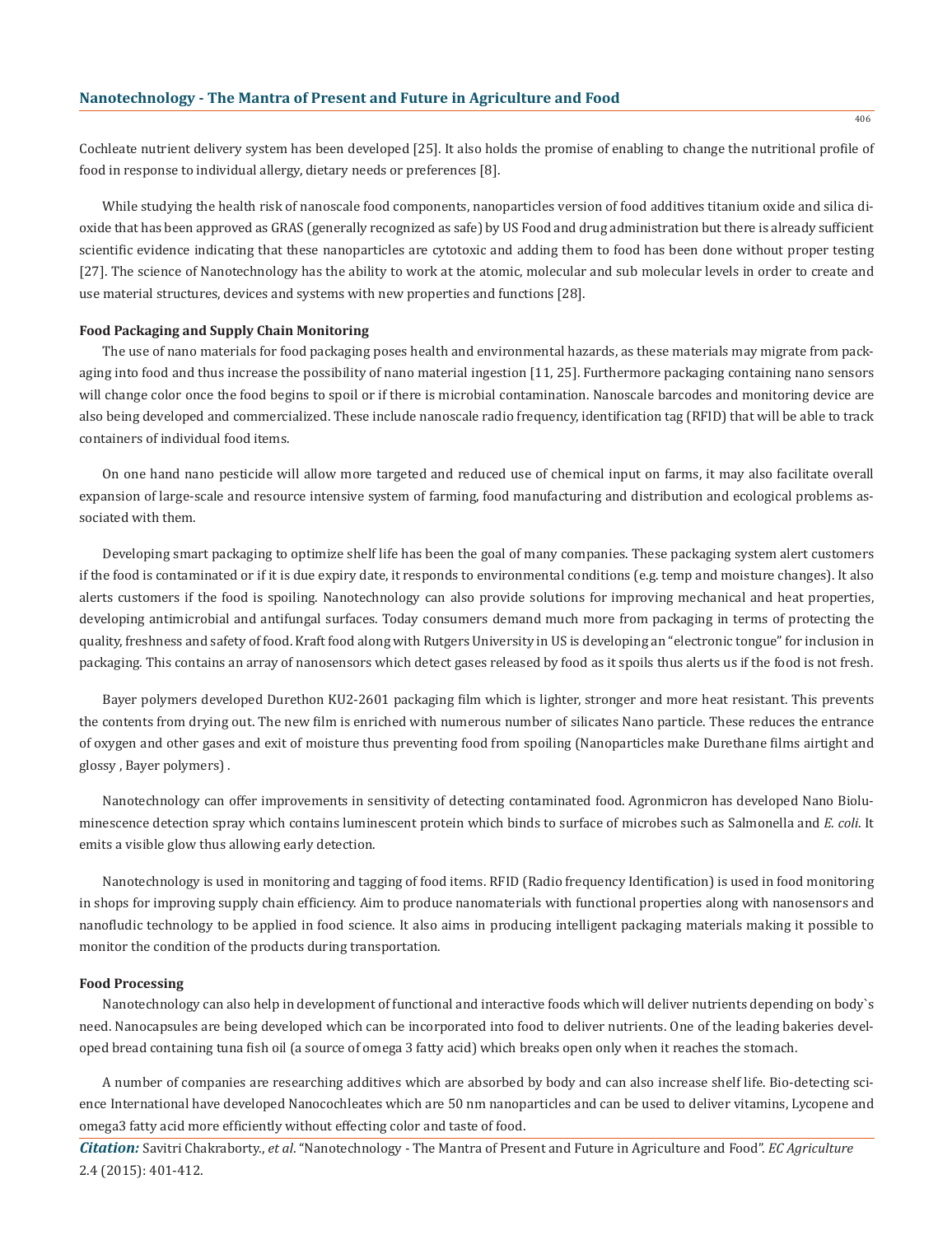The prospect of nanostructured materials in use of devices for pollution sensing, treatment and remediation are being considered. Nanoparticles for pollution prevention through different synthesis are also being explored [29].

### **Food Manufacturing and Processing**

Nanotechnology can be applied in the food industry through precise manipulation of food molecules to create healthier, tastier, and safer food products. Nanoscale materials and techniques have been used in the development of novel and functional foods and in safe processing and handling of food [30]. Nanotube membranes were used in the separation of food biomolecules with functional value (e.g., proteins, vitamins, minerals, and flavor) [31]. Nano-based filters were also used for removing undesirable compounds from foods and beverages as well as in the purification of biofuels (i.e., ethanol). Nanoparticles are also being used to advance the concept of functional, 'on-demand' foods, wherein nanocapsules store flavors and nutrients inside food and are released at designated organs in the body when needed by the consumer [30]. Nano-encapsulation of nutrients is also being looked at as a means to deliver more efficiently to cells or organs those nutrients such as vitamins, omega fatty acids or compounds that are degraded by normal digestive processes. Nanospheres can be used to encapsulate functionalized DNA fragments and can be effective delivery vehicles for oral immunization to treat food allergies [32].

### **Nano Technology and Environment**

The subject of 'Global Warming' itself is generating a lot of heat now a day. Having struggled with the issue of ozone layer depletion in the last decades, the world is now facing the challenge of global warming and resultant climate change. It is said 'environment is not what we inherit from our ancestors; we borrow it from our future generations.' We have already started facing the consequences of reckless use of natural resources leading to ecological imbalance. Thus, to hand over to our future generations the same level of environmental quality which we are presently enjoying is becoming difficult day by day. Nanotechnologies are being used to harness the self- assembling properties and other novel features of materials at the nanoscale [33].

This makes the issue of environmental sustainability more important than it ever was. The brighter spot is that quite a lot of awareness is being created on environmental issues the world over. The world has realized that it is the high time that we resort to discriminate the use of natural resources and try for lower contamination. People and organizations are addressing pressing energy and environmental needs by deploying renewable energy sources, switching to energy efficient and less polluting ways of production, finding alternatives ensuring lesser need of raw materials for the same quantum of production, etc. Nanotechnology applications can reduce the environmental problems substantially with their targeted and indirect interventions. Nanotechnology has the potential to change the way the things are produced and processed and to further reduce their hazardous side and after effects. Environment developments in nano-bioprocessing can lead to conversion of agricultural waste into energy and other useful by-products, thereby transforming waste that can adversely impact the environment into valuable end-products [30]. Nanotechnology processes are used in converting waste fibers from cotton spinning into biodegradable cellulose mats that can absorb pesticides and fertilizers. Nanomaterials have also been used in the remediation of agricultural lands and groundwater contaminated by farm run-off. Photocatalysis using nanoparticles can be used to degrade pesticides and to treat wastewater [33]. Nanoscale iron particles can be used to catalyze the breakdown and oxidation of organic compounds such as tricholoethene, dioxins and PCBs in contaminated groundwater, after which the nanoparticles are degraded into a harmless form of naturally-occurring iron found in the soil [34]. Lanthanum nanoparticles that absorb phosphates in aqueous environments can be used for clean-up of ponds and lagoons; these may also have applications in preventing algae growth in commercial fish ponds [6].

# **Conclusion**

Nano food innovations are still at very initial stage of research. We still lack the nano specific regulations. It is yet to be seen if organics and competing corporate interest will retard or redirect the development of nano food application. Until recently there were no national or international regulations to nano food particles, nor are there any specific internationally agreed protocols for assessing the toxicity or environmental impact of nanoparticles [35-36].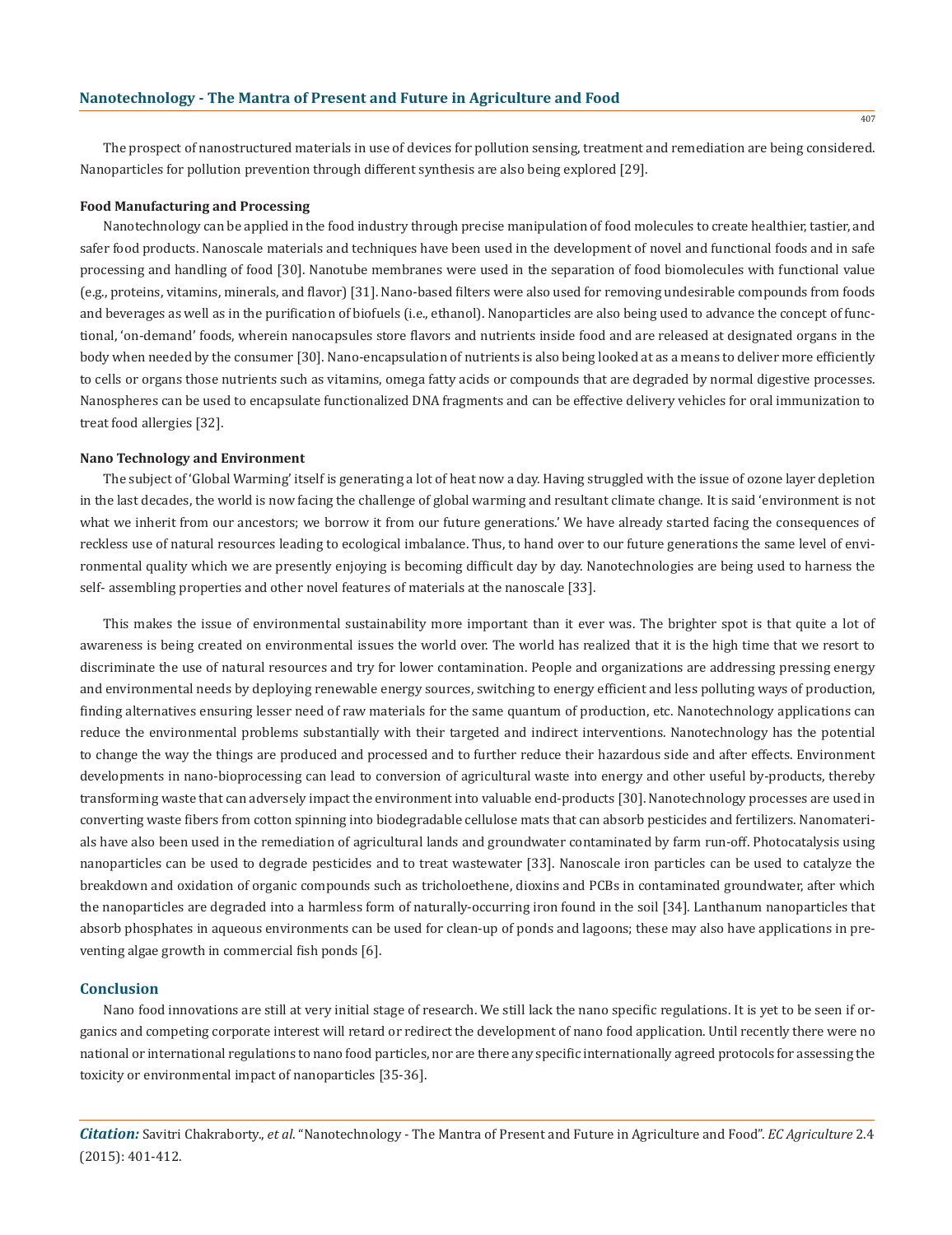In early 2009 two significant moves changed the scenario. The Canadian government introduced the world first's nano specific regulations and called for mandated reporting on the use of nano materials .It was also proposed in European Parliament that food produced via nanotechnology should undergo risk assessment prior to approval, it also called for clear labeling of nano foods [37]. Like it has occurred with GM crops due to tighter regulation and consumer resistance in the north (developed countries) nano food could end up in the underdeveloped countries since research is still at very initial stage it could raise the issue of concern among consumers similar to GM foods [38].

Many scientists, government agency are joining civil society group calling for effective risk assessment procedures related to nano food products. Acceptance of nanotechnology will depend on large-scale research. There is still scope of research for formulating new policies the first and foremost criteria understanding the food processing at nanoscale. It is still at a very grass root level of research. Currently food products using nanotechnology is still very small. It does promise big and benefits for food safety, quality and shelf life. There is an opinion among scientists and researchers that nano materials are fundamentally different substances that can cause risk to human health and environment and thus need monitoring. Nanotechnology has the potential to improve food, making them healthier, tastier and more nutritious. Measures can be used to make packaging that keep the product inside pressure for longer time. This could also provide consumers with information on the state of the food inside.

Advances in nanotechnology offers challenges to government and industry, the food processing industry must ensure consumer confidence and acceptance of nano food. FDA and other regularly trade bodies should offer guidance and investment to the criteria to be followed in evaluating the safety of food, food packaging and supplemental and use of nano materials with novel properties. Bouwmeester., *et.al*. (2009) tabulated the different types of Nanoparticle (table 1) application in agro food production. [39].

| Chain phase                     | Application                                                           | Nanotechnology                                                                   | Function                                                                       |
|---------------------------------|-----------------------------------------------------------------------|----------------------------------------------------------------------------------|--------------------------------------------------------------------------------|
| Agricultural                    | <b>Nanosensors</b>                                                    | Nanospray on food commodities                                                    | Binds and colors micro-organisms                                               |
| production                      |                                                                       | Hand-held devices                                                                | Detection of contaminants, mycotoxins and<br>microorganism                     |
|                                 | Pesticides                                                            | Nano-emulsions, encapsulates                                                     | Increased efficacy and water solubility                                        |
|                                 |                                                                       | Triggered release nano-encapsulates                                              | Triggered (local) release                                                      |
|                                 | Water purification/soil cleaning                                      | Filters with nano-pores<br><b>NPs</b>                                            | Pathogen/contaminant removal<br>Removal/catalysation/oxidation of contaminants |
| Production and                  | Food production                                                       | Nano-ceramic devices                                                             | Large reactive surface area                                                    |
| processing of food              | Refrigerators, storage con-<br>tainers, food preparation<br>equipment | Incorporated nano-sized particles,<br>mostly silver, occasionally zinc-<br>oxide | Anti-bacterial coating                                                         |
| Conservation                    | Food products                                                         | Nano-sized silver sprays                                                         | Anti-bacterial action                                                          |
|                                 | Packaging materials                                                   | Incorporated sensors                                                             | Detection of food deterioration                                                |
|                                 |                                                                       |                                                                                  | Monitoring storage conditions                                                  |
|                                 |                                                                       | <b>Incorporated NPs</b>                                                          | Increasing barrier properties, strength of materials                           |
|                                 |                                                                       | Incorporated active NPs                                                          | Oxygen scavenging, prevention of growth of<br>pathogens                        |
| Functional food.<br>consumption | Supplements/ additive                                                 | Colloidal metal NPs                                                              | Claimed enhanced desirable uptake of metal                                     |
|                                 |                                                                       | Delivery systems "Nano-clusters"                                                 | Protecting and (targeted) delivery of content                                  |
|                                 |                                                                       | Nano-sized/-clustered food/drinks<br>(nutrients)                                 | Claimed enhanced uptake                                                        |

*Table 1: Applications of nanotechnology in the Agro food production sector.*

Nano foods are not the same thing as conventional food. It is very difficult to come to the general conclusion as to whether nanotechnology is good or bad for us. We don't have sufficient scientific exploration of whether naturally occurring nanosystems are beneficial to us or not however nanotechnology food packaging was assessed as less problematic. Mandatory testing of nano modified food is needed before they are allowed into the market. Standardized test procedure are needed to study the impact of nanoparticles in living cells as this will evaluate the potential hazards relating to human exposure to natural nanoparticles.

The potential of nanotechnology has been identified by many countries and many countries are investing significant amounts. The USDA has developed short term and long term plans to address challenges faced in the agricultural sector. More money has been allocated towards research and development for increasing and optimizing food colour, flavour and consistency.

*Citation:* Savitri Chakraborty., *et al*. "Nanotechnology - The Mantra of Present and Future in Agriculture and Food". *EC Agriculture* 2.4 (2015): 401-412.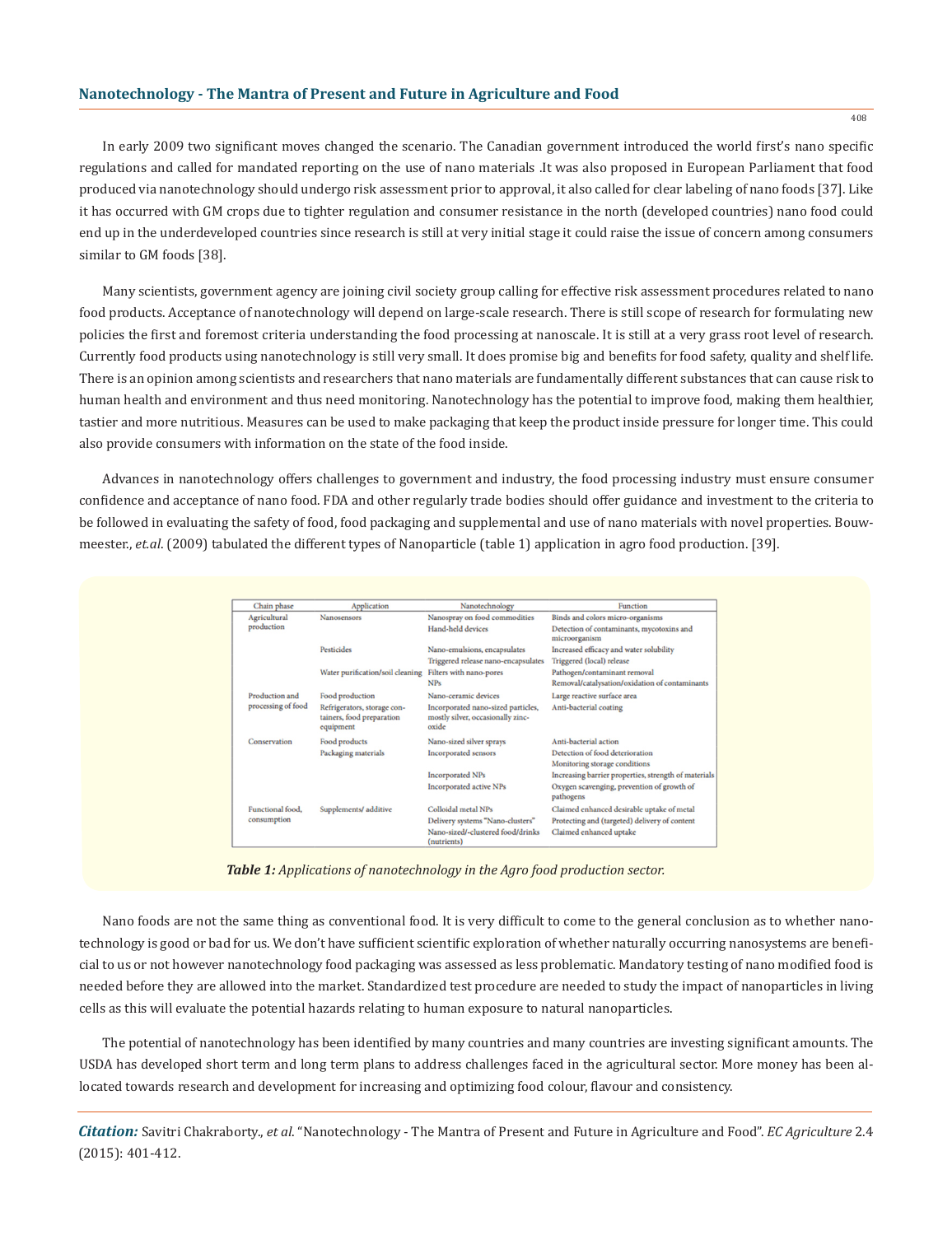In developing countries like Iran, they have developed their own nanotechnology program with a focus on agriculture. They have 35 laboratories with a focus on agricultural research. In India 22.6 million USD in 2006 budget has been allocated to Punjab Agricultural University in recognition of their contribution to green Revolution.

However there is concern over using nanoparticles in food as has arisen in case of GM crops. A recent report from Institute of food science and technology in UK has stated that more safety data are needed before nanoparticles are introduced in food, since in current legislation it is not required to incorporate use of nanoparticles in food labels so consumers are more likely to be unaware of its use in food items. Many questions still remain unanswered regarding the extent to which the concerns raised by public and civil society groups will shape future trajectories of nano agri food industries. A number of models for public engagement have been proposed to give a platform for expressing concern associated with the development of nanotechnologies. Many of these models have been criticized both for limited extent to which diverse interest groups have been included in deliberative dialogue and also for gaps in process of deliberation and actual formation of policy and regulation related to nanotechnologies [40]. Limited public participation may cause consumers lack of trust as has happened in case of GM food resulting in global opposition to GM crops and hence boycotting GM crops [41].

The future of nanofood applications is uncertain so the organic agri food sector has excluded nanotechnologies. In 2008, the UK soil Association -the world's oldest organic certifier has prohibited the listing of products derived from nanotechnology due to unknown ecological and health risk associated with exposure to nano particles. Organic certifiers around the world like the biological farmers of Australia are also following this lead and it is possible that more general food standards will exclude nano products and processes [42]. Due to sensitivity to consumer opposition and the potential loss of the market share, supermarkets in near future might also exclude/ restrict nano food and nano based products, for e.g. German supermarket chain Metro has already responded to consumer opposition by recalling consumer loyalty cards that utilized nano-based identification tags [43].

Public and industry are concerned about controlling nanotechnology, managing the risks and considering potential gaps in regulation. Workers in industry and students in academic labs are the ones exposed to nano particles right now especially in developing countries where infra structure and training for health and environmental safety are lacking. Regulatory guidance is particularly important for small business which does not have the resource to devote to environmental health and safety. With growing number of nano based products out on the market, the federal oversight process will increasingly have trouble keeping up with the pace of product development and market entry as it will take several years to fund and conduct research on the health and environmental risks and even longer to amend or formulate regulations (The nanotechnology – Biology Interface: Exploiting models for oversight. Hubert H. Humphrey Institute of Public Affairs (University of Minnesota). September 15, 2005, Workshop Report).

The health and environmental impacts of nanoparticles and nanomaterials should be assessed. Environmental application of nanotechnology include improved monitoring& detection capabilities, ultra green manufacturing and chemical processing, waste minimization, reduced energy usage, clean energy sources, remediation and treatment technologies and sustainability applications. Implications research for nano materials include studies on toxicity and its mechanism, effect of manufacturing on ecosystem, transportation & fate of nano materials bio accumulation, transformation, availability & dose response assessment. If these issues are taken care of Nano technologic intervention in farming has bright prospect for improving the efficiency of nutrient use through nano formulation of fertilizer, surveillance and control of pest and diseases, development of new generation of pesticides and their carriers [44-45].

Nanomaterials can be used to penetrate & remediate subsurface areas but this could also lead to damage to ecosystem. EPA governs nanotechnology so as to protect the environment. Right now the promise of nanotechnology is still much undetermined so developers need to be very careful about what the promise nanotechnology can do. This can lead to adverse public reaction. The corporate science sector is investing heavily in nano agri food research and development, but many scientists and Government agencies are calling for effective risk assessments related to nano food products. The opposition encountered from organic sector plays a vital role in shaping the pathway of this technology. Many questions still remain regarding the concerns raised by the civil society groups and the consumers and it will no doubt have effect in shaping up future trajectory of the nano agri-food industries.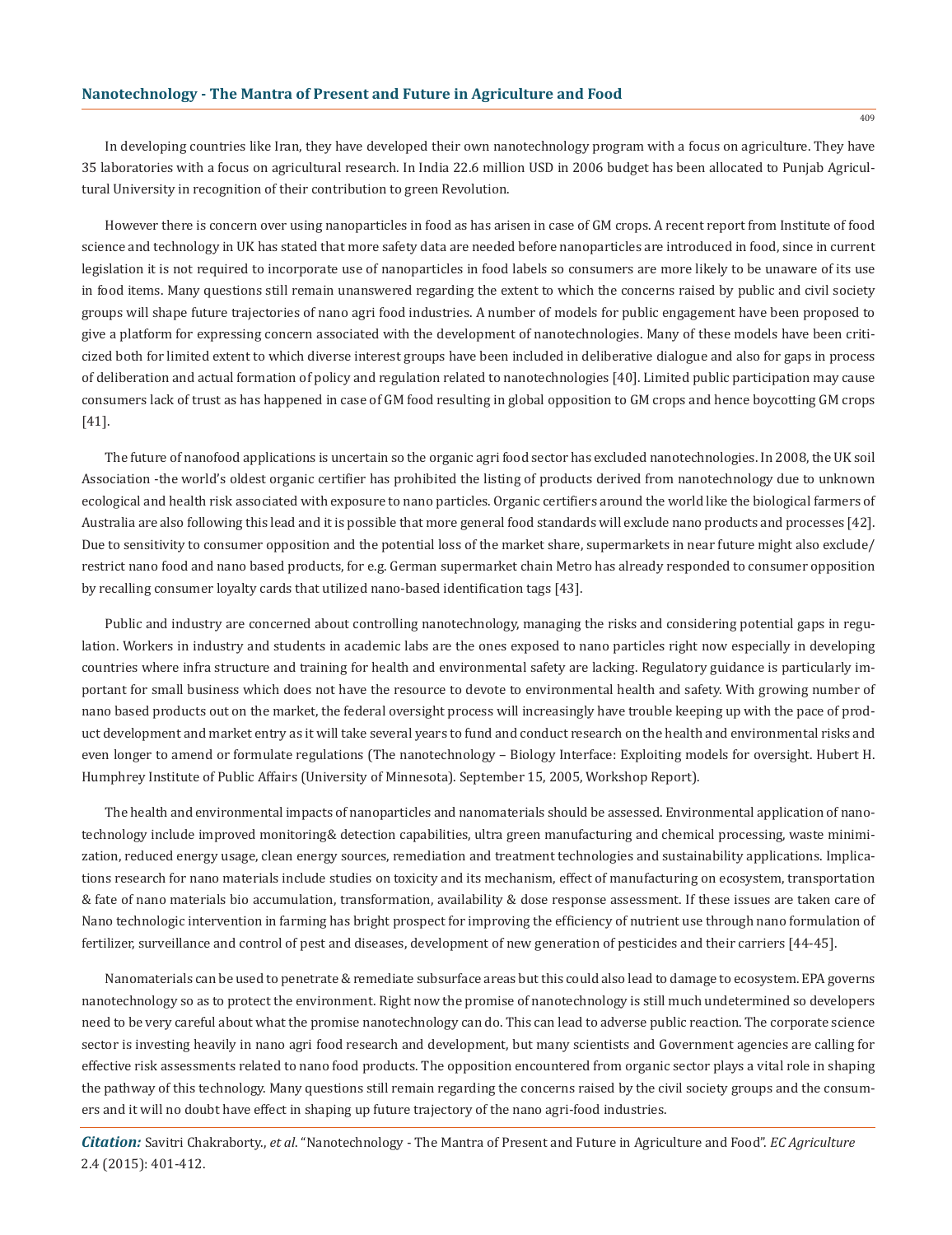Nanotechnology is also an important part of precision farming. These days the trend is towards identifying the cause of problem and take action accordingly to the site affected with the problem instead of spraying the whole field thus also reducing and minimizing the use of pesticides and fertilizers. Networks of wireless nanosensors are scattered in the field. They provide detailed data on crop and soil conditions and thus do the job of crop scouting as well. Sensors with nanoscale sensitivity will be particularly important in realizing this vision [46]. Opportunities for applying nanotechnologies in agriculture lies in improving the plant genetically. Nano array based technologies for gene expression in plants that will overcome stress. Sensors and protocols are developed for its application in precision farming [47-48]. Nanofertilizers emerging as an alternative to conventional fertilizers can eliminate contamination of drinking water [23, 24]. The role of nanotechnology in improving the livelihood among the poor in third world nations is unanimously recognized [49].The number of International and US patents is increasing for all types of nanotechnologies worldwide [50].

The editors of nature estimated that any technology takes some 20 years to emerge from lab to be commercialized [51]. It might take a few decades to move from lab to land. Sufficient funding, appropriate understanding on part of policy makers and science administrators is needed for nanotechnology to be an integral and important part of agriculture.

# **Bibliography**

- 1. Hinsliff G., New science could defeat food crisis, The observer, 8th Feb. Institute for food and Agriculture standards (2006). An issues landscape for nanotechnology standards: Report of a workshop: Michigan State University Michigan (2009).
- 2. Moraru C I., et al. "Nanotechnology: a new frontier in food science". *Food Technology* 57.12 (2003): 24-29.
- 3. Blackmore S. "Precision Farming: An Introduction". *Outlook on Agriculture Journal* 23 (1994): 275-280.
- 4. Rickman D., *et al*. "Precision Agriculture: Changing the Face of Farming". *Geotimes News Note* (2001).
- 5. Qu L., *et al*. "Visualizing adhesion-induced agglutination of Escherichia coli with mannosylated Nanoparticles". *Journal of Nanosci ence and Nanotechnology* 5.2 (2005): 319-22.
- 6. Joseph T and MorrisonM. "Nanotechnology in Agriculture and Food: A Nanoforum Report". *Institute of Nanotechnology*, (2013).
- 7. Scott NR., "Nanotechnology and animal health". *Revue scientifique et technique International Office of Epizootics* 24.1 (2005): 425-432.
- 8. Friends of the earth FOE "Out of the laboratory & on to our plates Nanotechnology in Food and Agriculture". *Friends of the earth* Australia, (2008).
- 9. Ribeiro S and Shand H. "Seeding new technologies to fuel old injustices". *Development* 51 (2008): 496-503.
- 10. Helmuth Kaiser Consultancy, Nanotechnology in Food and Food Processing Industry Worldwide, (2004).
- 11. ETC "group Down on the farm the impacts of nanoscale technologies on food and Agriculture". action group on erosion, technol ogy and concentration, Canada, (2004).
- 12. Kuzma J and VerHage P. "Nanotechnology in agriculture & food production: Anticipated applications". Woodrow Wilson Interna tional center for scholars, Washington DC (2006).
- 13. Bowman D and Hodge G. "A small meter of regulation: an international review of nanotechnology regulation". *Columbia Science and Technology law review* 8 (2007):1-32.
- 14. Chakraborty SK., et al. "Cholera toxin B conjugated quantam dots for living cell labeling". *Nano letters* 7.9 (2007): 2618-2626.
- 15. Bruchez M Jr., et al. "Semiconductor nanocrystals as fluorescent biological labels". *Science* 281.5385 (1998):2013-2016.
- 16. Chan WC and Nie S. "Quantum dot bioconjugates for ultrasensitive nonisotopic detection". *Science* 281.5385 (1998): 2016-2018.
- 17. Lagerholm BC., et al. "Multicolor Coding of Cells with Cationic Peptide Coated Quantum Dots". *Nano Letters* 4.10 (2004): 2019-2022.
- 18. Sukul NC., et al. "Potentized drugs enhance growth of pigeon pea". *Environment and Ecology* 26 (2009): 115-118.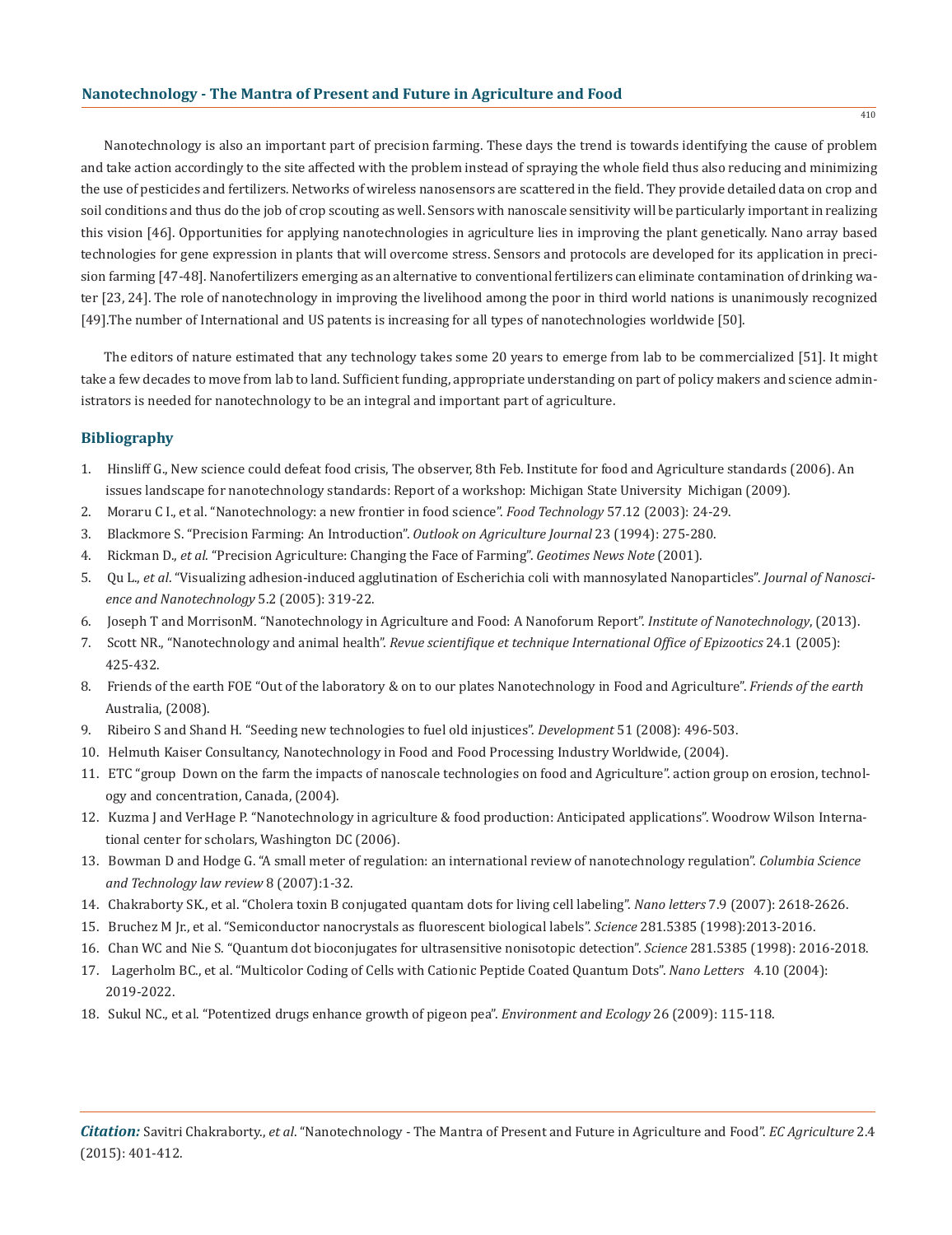- 19. Bhattacharya A., *et al*. "Bioactivity of nanoparticles and allelochemicals on stored grain pest sitophilus oryzae (L) (*Coleoptera cu curlionidae*) 27th Annual Session of the Academy of Environmental Biology and National symposium of Biomarkers of Environ mental problems. Oct 26-28 2007 .Jointly organized by Department of Zoology & Department of Environmental Sciences, Charan Singh Univ, Meerut, UP, India(2007).
- 20. Scrinis G and Lyons K. "The emerging nano-corporate paradigm: Nanotechnology and the transformation of nature, Food and Agrifood systems". *International Journal of Sociology of Agriculture and Food* 15 (2007): 22-44.
- 21. Liu XY., *et al*. "Zero-sized effect of nanoparticles and inverse homogeneous nucleation: Principles of freezing and antifreeze." *Journal of Biological Chemistry* 279.7 (2004): 6124-6131.
- 22. Scott NR. "Nanotechnology opportunities in agriculture and food systems. Biological and environmental Engineering". *NSF nano scale Science and Engineering Grantees Conference* (2007).
- 23. Bhalla D and Mukhopadhyay SS. "Eutrophication: can nanophosphorus control this menance? A preview". *Journal of Crop and Weed* 6.1 (2010): 13-16.
- 24. Mukhopadhyay SS and Sharma S. "Nanoscience and nanotechnology: cracking prodigal farming". *Journal of Bionanoscience* 7.5 (2013): 297-502.
- 25. Chowdhury Q., *et al*. "Applications and implications of nanotechnologies for the food sector". *Food Additives & Contaminants* 25.3 (2008): 241-258.
- 26. Wang X., *et al*. "Enhancing anti inflammation activity of curcumin through o/w nano emulsion". *Food Chemistry* 108.2 (2007): 419-424.
- 27. Pustzai A and Bardocz S. "The future of nanotechnology in food science& nutrition: can science predict its safety?" In G. Hunt and M .Mehta (eds) Nanotechnology Risks and ethics and law (2006).
- 28. Zenu Jha., *et al*. "Nanotechnology: Prospects of agricultural advancements". *Nano Vision* 1.2 (2011): 88-100.
- 29. Duebendorf ST. "How do nanoparticles behave in the environment?" Nano Eco –Empa organized International meeting on nano particles in the environment, Published by Bernd Nowack and Nicolle Mueller. In Environ. SciTechnol.
- 30. Moraru CI., *et al*. "Nanotechnology: A New Frontier in Food Science". *Food Technology* 57.12 (2003): 24-29.
- 31. Lee SB and Martin CR. "Electromodulated molecular transport in gold-nanotube membranes". *Journal of the American Chemical Society* 124.40 (2002): 11850-11851.
- 32. Roy K., *et al*. "Oral gene delivery with chitosan−DNA nanoparticles generates immunologic protection in a murine model of pea nut allergy". *Nature Medicine* 5.4 (1999): 387-391.
- 33. Warad HC and Dutta J. "Nanotechnology for agriculture and food systems a view". Proc. 2<sup>nd</sup> International Conference on Innovations in Food Processing Technology and Engineering. Bangkok Thailand (2005).
- 34. Zhang W. "Nanoscale Iron Particles for Environmental Remediation: An Overview". *Journal of Nanoparticle Research* 5.3 (2003): 323-332.
- 35. Institute for food and agriculture standards An issues landscapes for nanotechnology standards: Reports of a workshop Michi gan State University, Michigan (2006).
- 36. Bowman D. "Governing Nanotechnologies: weaving new regulatory webs or patching up the old?" *NanoEthics* 2.2 (2008): 179-181.
- 37. European Parliament Novel foods,MEP`S set new rules, 2009 elections Food safety 25-03-2009 -13:18.
- 38. Kearnes M., *et al*. "From Bio to nano : Learning lessons from the UK Agricultural Biotechnology controversy". *Science as culture*  15.4 (2006): 291-307.
- 39. Baeummer, A. "Nanosensors identify pathogens in food". *Food Technology* 58 (2004): 51-55.
- 40. Lyons K and Whelan J. "Community engagement to facilitate, legitimize and accelerate the advancement of nanotechnogies in Australia" *NanoEthics* 4.1 (2009): 53-66.
- 41. Cocklin C., *et al*. "Competitiveness versus 'clean and green'? The regulation and governance of GMO`s in Australia and the UK". *Geoforum* 39.1 (2008): 161-173.